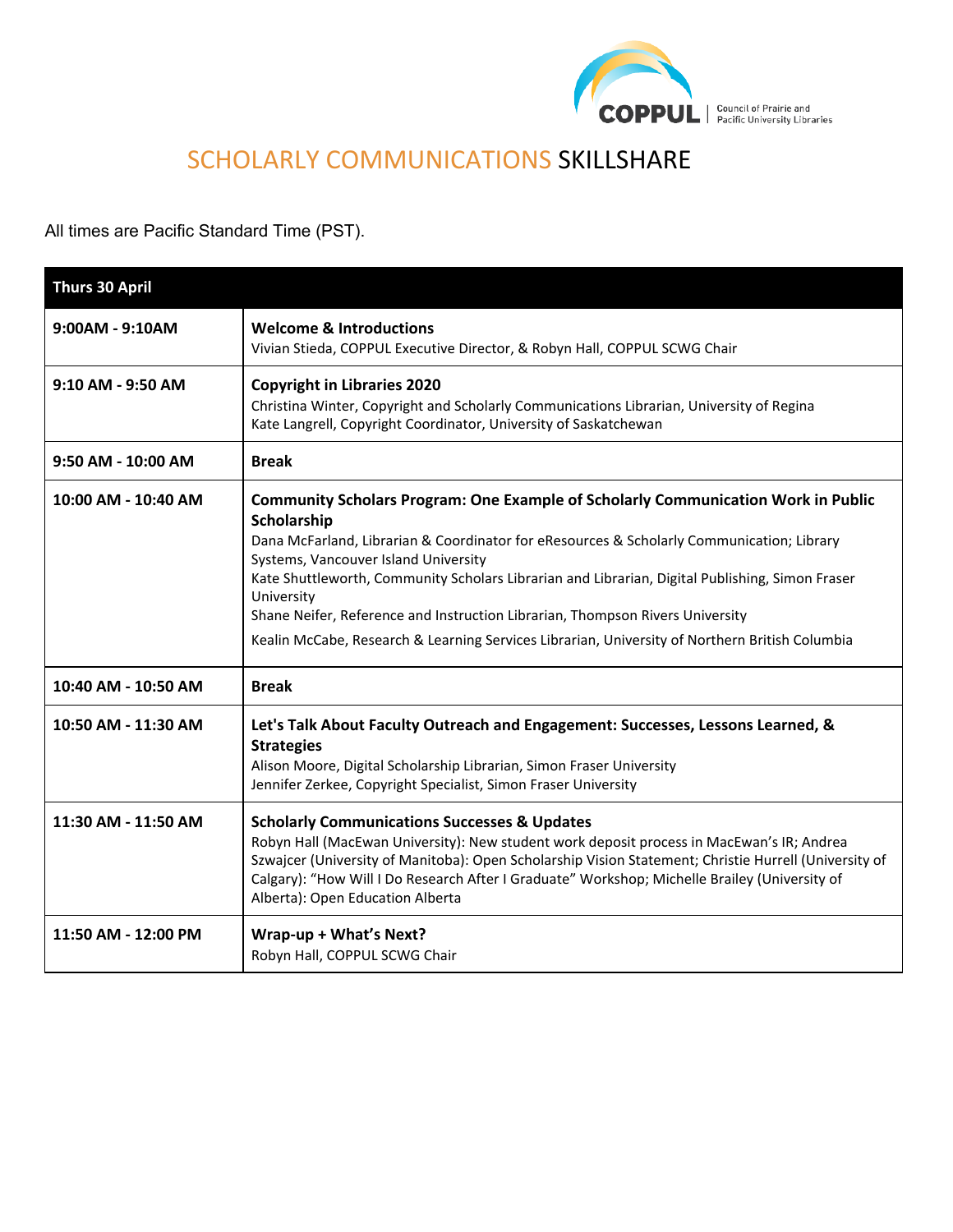

Council of Prairie and Pacific University Libraries

## SCHOLARLY COMMUNICATIONS SKILLSHARE

#### **Session descriptions:**

#### **Copyright in Libraries 2020**

Christina Winter, Copyright and Scholarly Communications Librarian, University of Regina Kate Langrell, Copyright Coordinator, University of Saskatchewan

The Canadian copyright landscape: A recap of copyright developments from 2019, and what we might expect in 2020. Topics covered will include the conclusion of the *Copyright Act* review, changes at the Copyright Board of Canada and an update on ongoing court cases.

### **Community Scholars Program: One Example of Scholarly Communication Work in Public Scholarship**

Dana McFarland, Librarian & Coordinator for eResources & Scholarly Communication; Library Systems,

Vancouver Island University

Kate Shuttleworth, Community Scholars Librarian and Librarian, Digital Publishing, Simon Fraser University

Shane Neifer, Reference and Instruction Librarian, Thompson Rivers University

Kealin McCabe, Research & Learning Services Librarian, University of Northern British Columbia

Service to a broader public often forms part of the mandate of the universities that libraries and researchers work within, although this may be characterized diversely as knowledge mobilization, community engagement, access mandate, social responsibility, accountability to citizens, tax payers or public funding bodies, or commitment to work toward social goods such as articulated in the UN Sustainable Development Goals. In *[Generous Thinking](https://generousthinking.hcommons.org/4-working-in-public/public-scholarship/)*, Kathleen Fitzpatrick contends that a genuine public scholarship "is not simply performed for the public but… includes and is in fact given over to the publics with whom we work," and she poses this among other questions: "What would be required in order to transform our colleges and universities into places where this public-oriented, generous thinking can flourish?"

Featuring the example of the [Community Scholars Program](https://www.lib.sfu.ca/about/overview/services-you/community-scholars), this interactive session will explore how scholarly communication work of the library can advance aspects of institutional mission that focus on social responsibility, community health, and economic well-being. Drawing on contributed experience and expertise of attendees, we expect to identify successes and gaps, together with opportunities for collaborative service development, or other action.